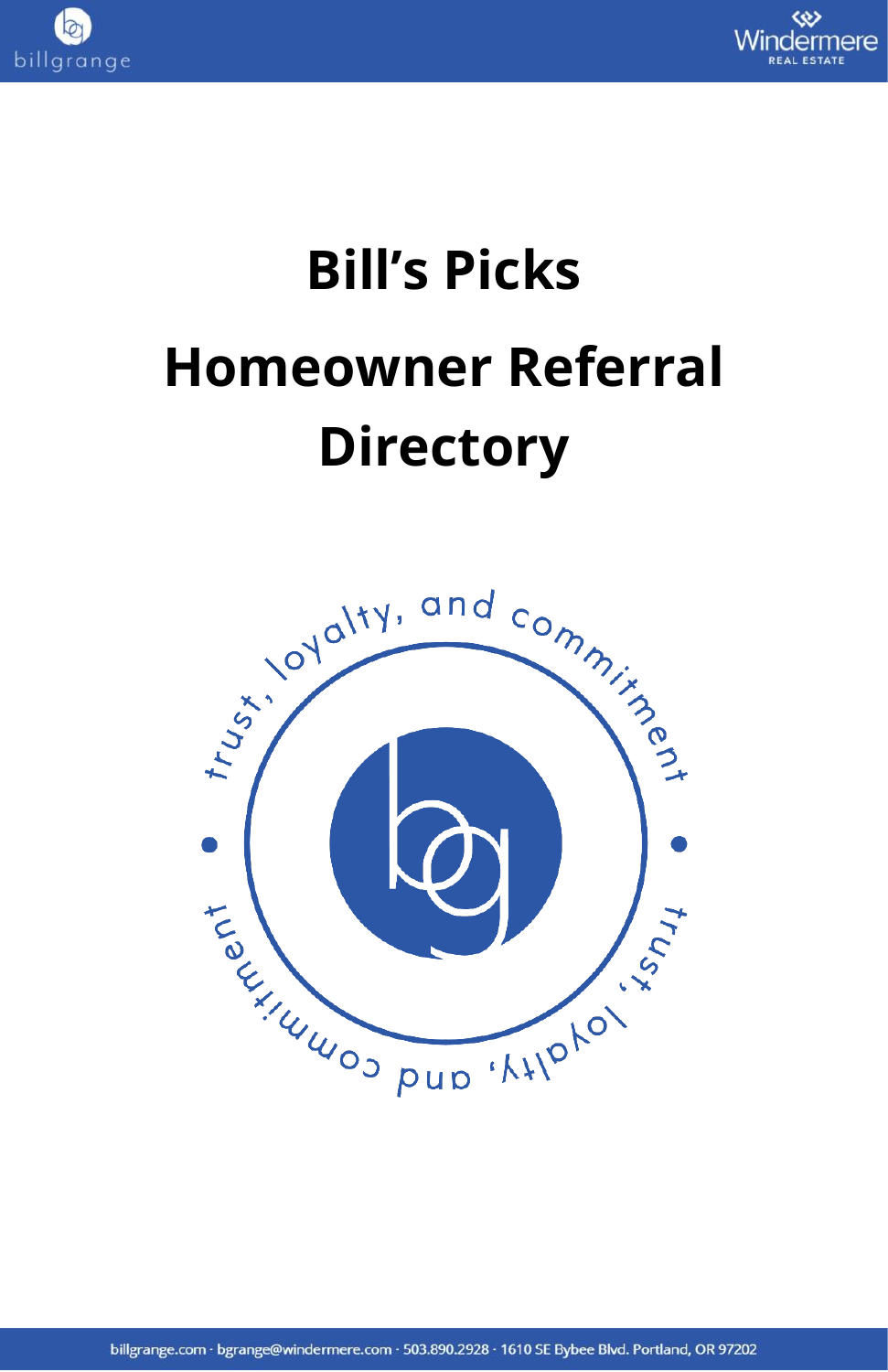

As full-service real estate agents, part of our mission is to make sure that our relationships with clients continue beyond the purchase or sale of their homes. We want to make sure we are a lifelong real estate resource. As a component of that, we recognize that having a portfolio of trustworthy, reliable, and responsive contractors is a hugely important part of our service. Thus, we invite you to see below for a full list of our picks for contractors and service providers, ranging from "accounting" to "window cleaning." All of the service providers included have made a positive impression on us, our clients, and/or other real estate agents we trust. If you are looking for a specialist whose scope of business is not addressed on our list, feel free to reach out to us! We'd be more than happy to assist in your search.

> Bill Grange [bgrange@windermere.com](mailto:bgrange@windermere.com) 503-890-2928

Alex Grimaldi [alexg@windermere.com](mailto:alexg@windermere.com) 971-533-5209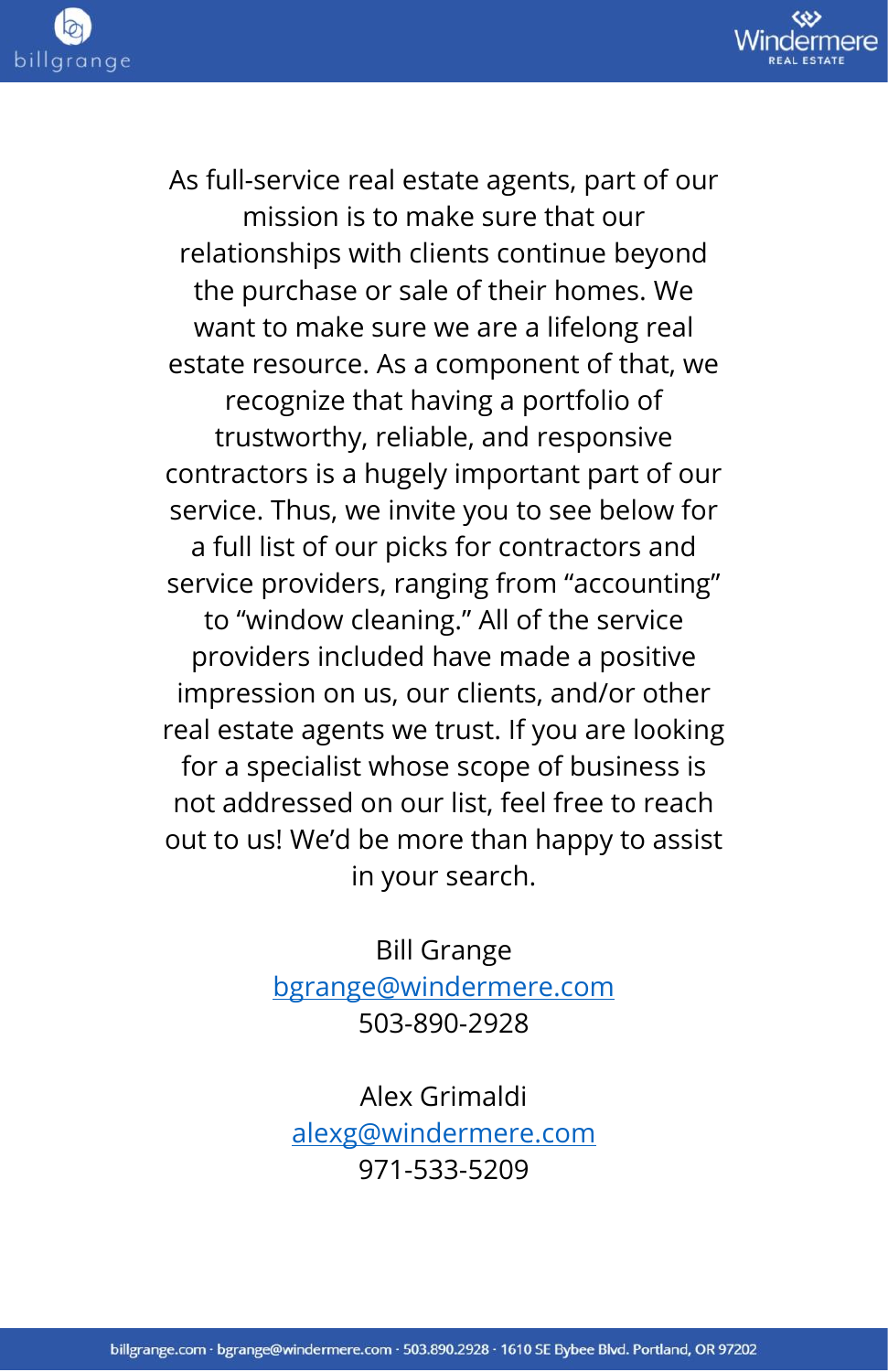



#### Accountants

• Mt. Hood Tax Accounting: 503-667-1610

#### Appliance Repair

• Appliance and Refrigerator Hospital: 503- 281-0041

#### **Appraisers**

• A Quality Appraisal LLC: 503-781-5646

#### Attorneys (Real Estate)

- Querin Law LLC: 503-444-7661
- Brooks M. Foster: 503-446-6261
- Janet Grayson: 503-771-7929

#### Architects

- Green Touch Design: 503-228-1349
- John Weil, Architect: 503-360-7837
- Keith Able Design LLC: 503-670-9700
- Richard Woodling, Principal Architect: 503-228-1349
- Ken Wiesler: 503-866-9535

#### Bath Repair

- Surface Masters: 503-282-1169
- Miracle Method: 360-450-6159
- NW Tub and Shower: 503-598-0133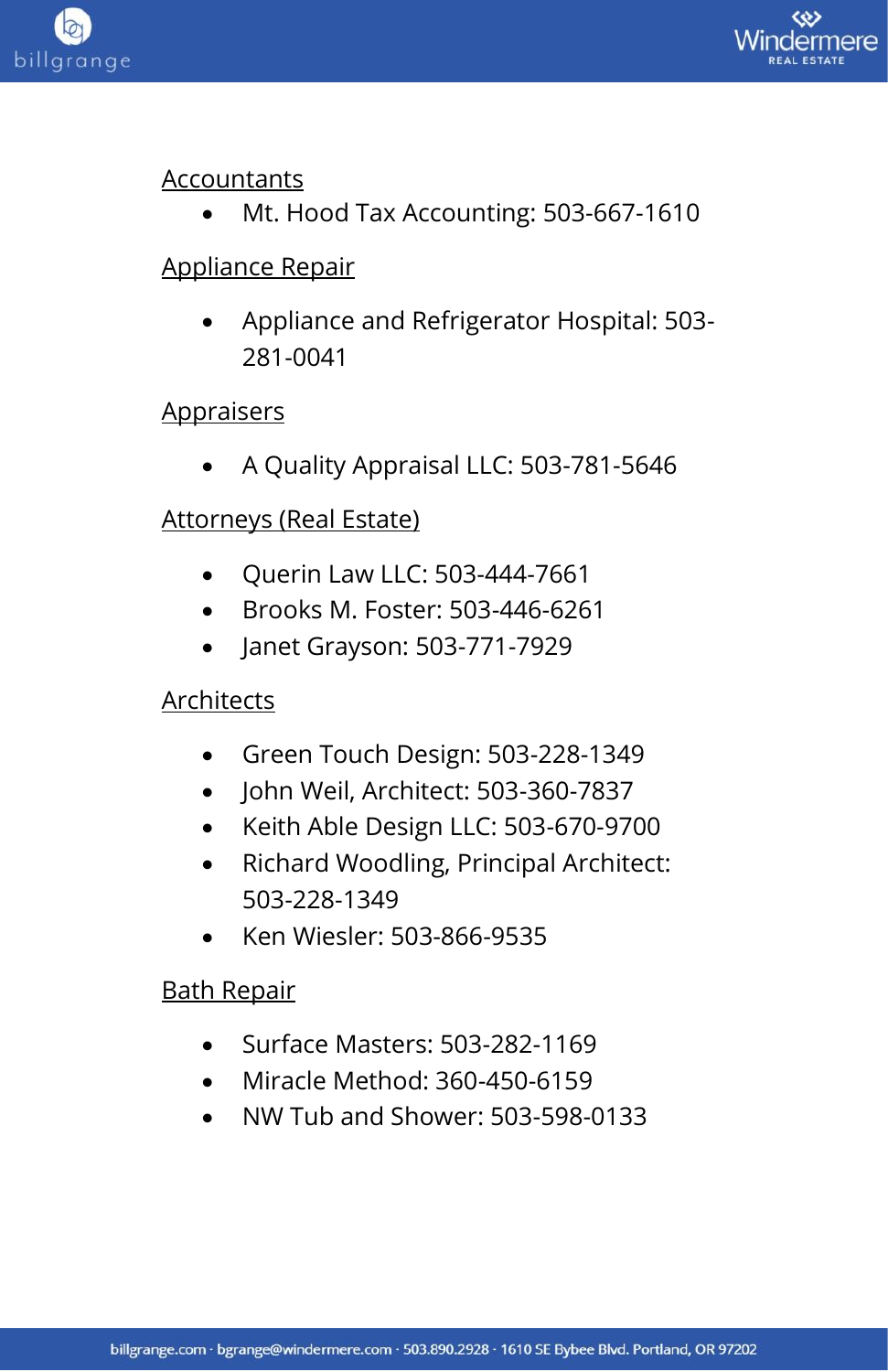



## Cabinets

- Henstein's Custom Cabinets: 503-657- 9449
- Oregon Custom Cabinets: 503-266-9177

# Carpets & Carpet Cleaning

- Atiyeh Brothers: 503-639-8642
- TLC Carpet Cleaning: 503-595-5379
- Mike Weaver: 503-702-5245

# Chimney Cleaning and Repair

- Russell Chimney: 503-254-7965
- Oregon Chimney: 503-773-5197
- Best Way Masonry: 503-230-7711

## Cleaning

• Betty Herrera: 503-830-6874

## Contractors

- Tyler Dean Construction: 503-313-4032
- Paul Schmitt: 503-449-6156
- John Calhoun: 503-706-8925

## Drainage and Waterproofing

- John's Waterproofing: 1-844-268-0589
- Western Construction: 503-362-5052
- Ability Plus Drainage: 503-246-0474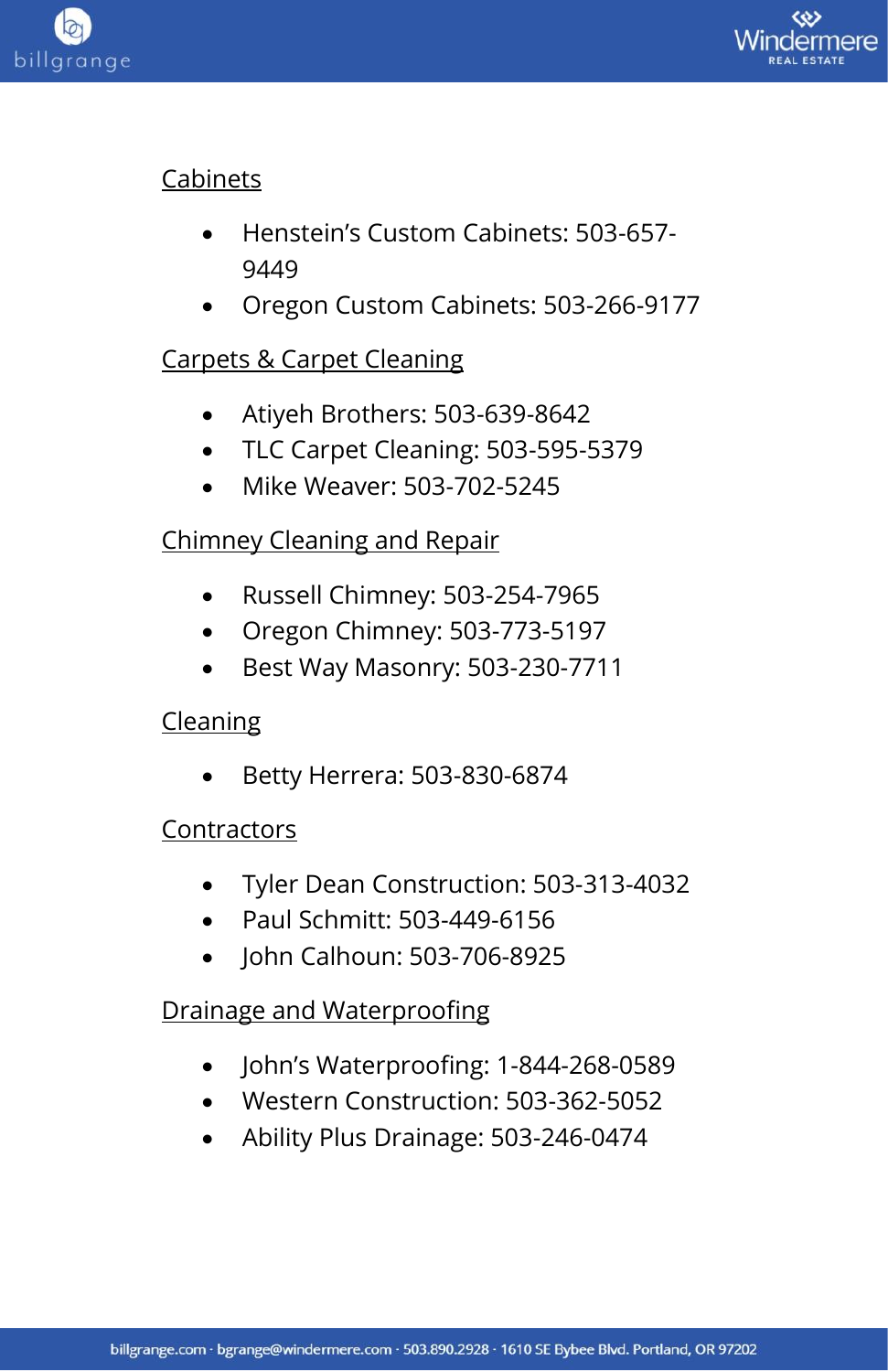



## **Electrical**

- L&K Electric: 503-804-2445
- West Side Electric: 503-231-1548
- White Lightning Electric: 503-772-3009

## **Engineering**

• NW Geo Consultants, Paul Crenna: 503- 245-8342

## Environmental

- Mold
	- o Active Mold Control: 503-699-2910
	- o Alpha Environmental: 503-292- 5346
- Asbestos Abatement
	- o IRS Environmental: 503-693-6388
	- o Alpha Environmental: 503-292- 5346
- Oil Tank
	- o Alpha Environmental: 503-292- 5346
	- o Speedy Inspections: 503-512-0798
- Radon
	- o Cascade Radon: 503-421-4813
	- o Alpha Environmental: 503-292- 5346
	- o Speedy Inspections: 503-512-0798
	- o Willamette Radon: 503-989-9992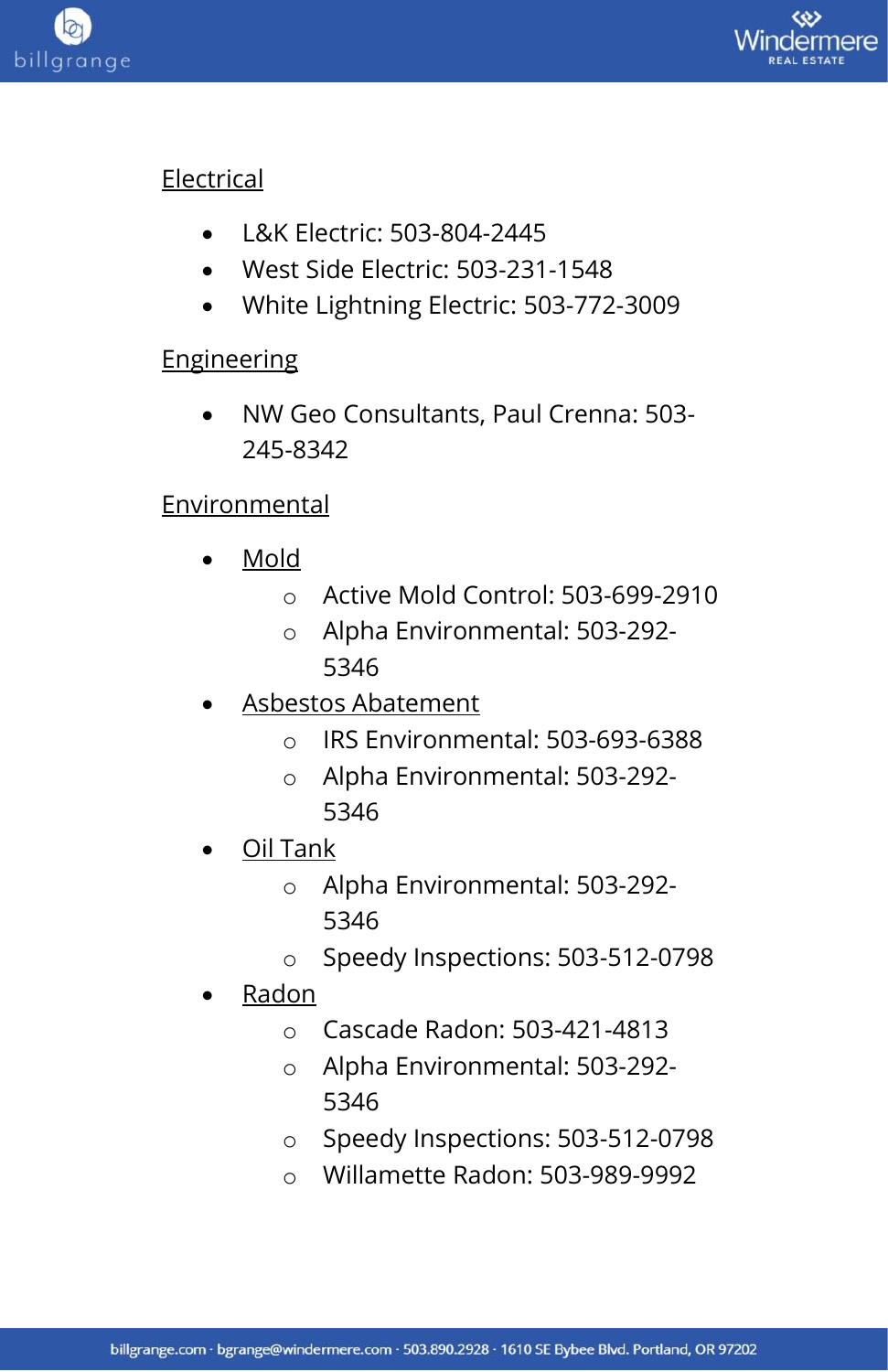

- **Sewer Repair** 
	- o Sygnet Solutions: 971-220-0033
	- o Alpha Environmental: 503-292- 5346
	- o Sierra Excavation: 503-522-2449
- Sewer Scope
	- o Alpha Environmental: 503-292- 5346
	- o Speedy Inspections: 503-512-0798

## Foundation

billgrange

- Western Construction: 503-362-5052
- New Vista Construction: 360-721-7991
- Foundations First Northwest: 503-719- 7548

## **Flooring**

- Robert Colnago: 503-297-1204
- Willamette Hardwoods, Bob Pope: 503- 816-2563
- Real Hardwood Floors: 503-209-5329
- D-Lux Hardwood Floors: 503-293-9206
- Father & Sons Hardwoods: 503-236-8334
- Thomas Nguyen, Fabulous Hardwood Floors: 503-288-0846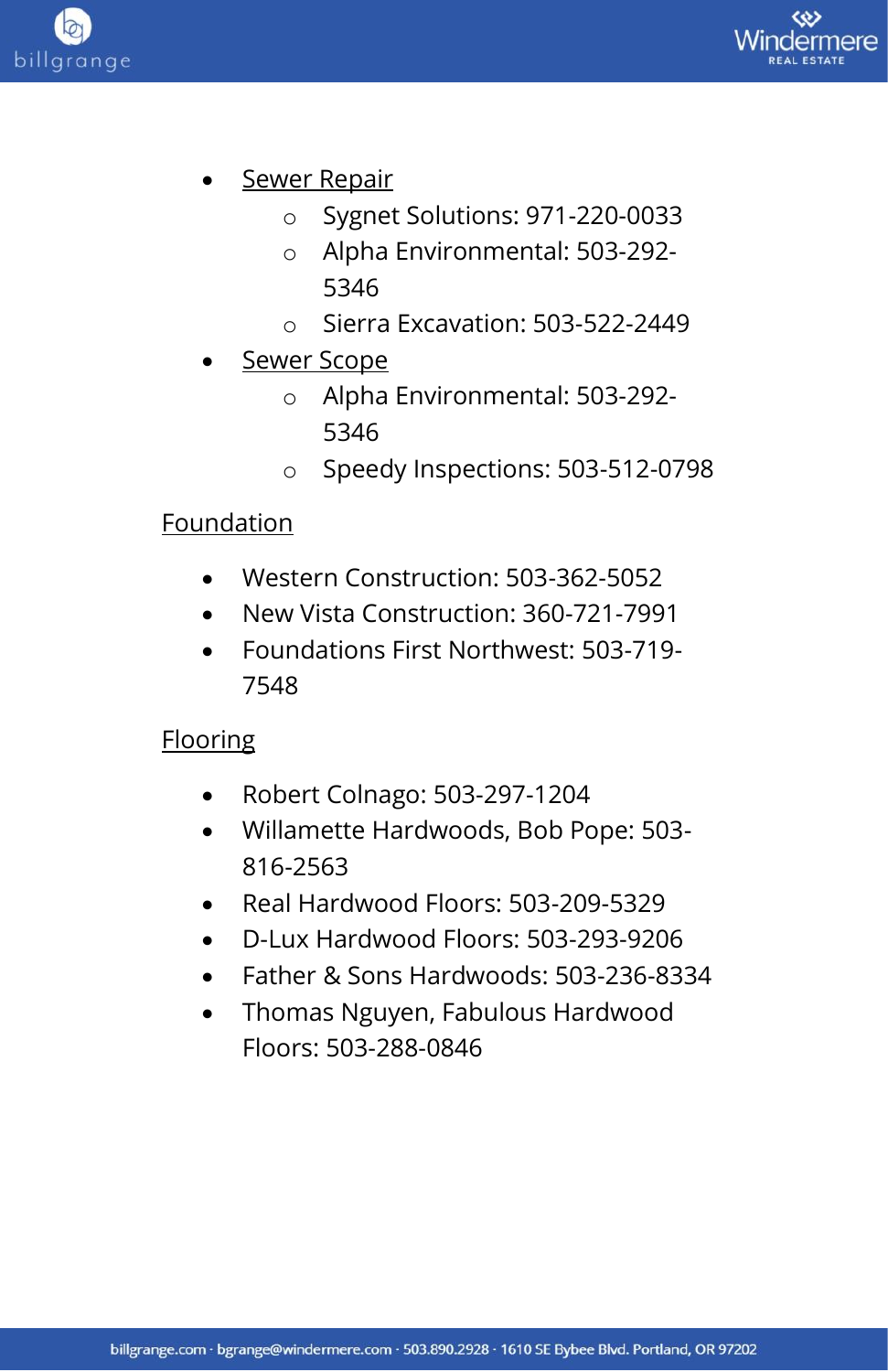



#### Garage Doors

- All About Doors, Trevor Nix: 503-620-2453
- D Bar Garage Doors: 503-553-9933
- Dave's Garage Repair: 503-641-8987
- A-Simmons Garage Doors: 503-655-2659

## Gutter Cleaning and Repairs

• NW Gutter Service: 503-645-1688

## **Handyman**

- Heathrow Andrews: 503-453-2088
- Martin Finch: 310-666-9994
- Chris Baron: 503-804-5162
- John Calhoun Contracting: 503-706-8925

## Hauling

- Rubbish Works, Betty: 503-201-4505
- Sam's Attic: 503-636-6167

## Heating and Cooling

• Clawson Heating and AC: 503-618-9646

## Home Inspectors

- Ian McMurry: 503-475-4408
- Marc Trunz: 503-730-5250
- Associated Master Inspectors: 503-236- 1812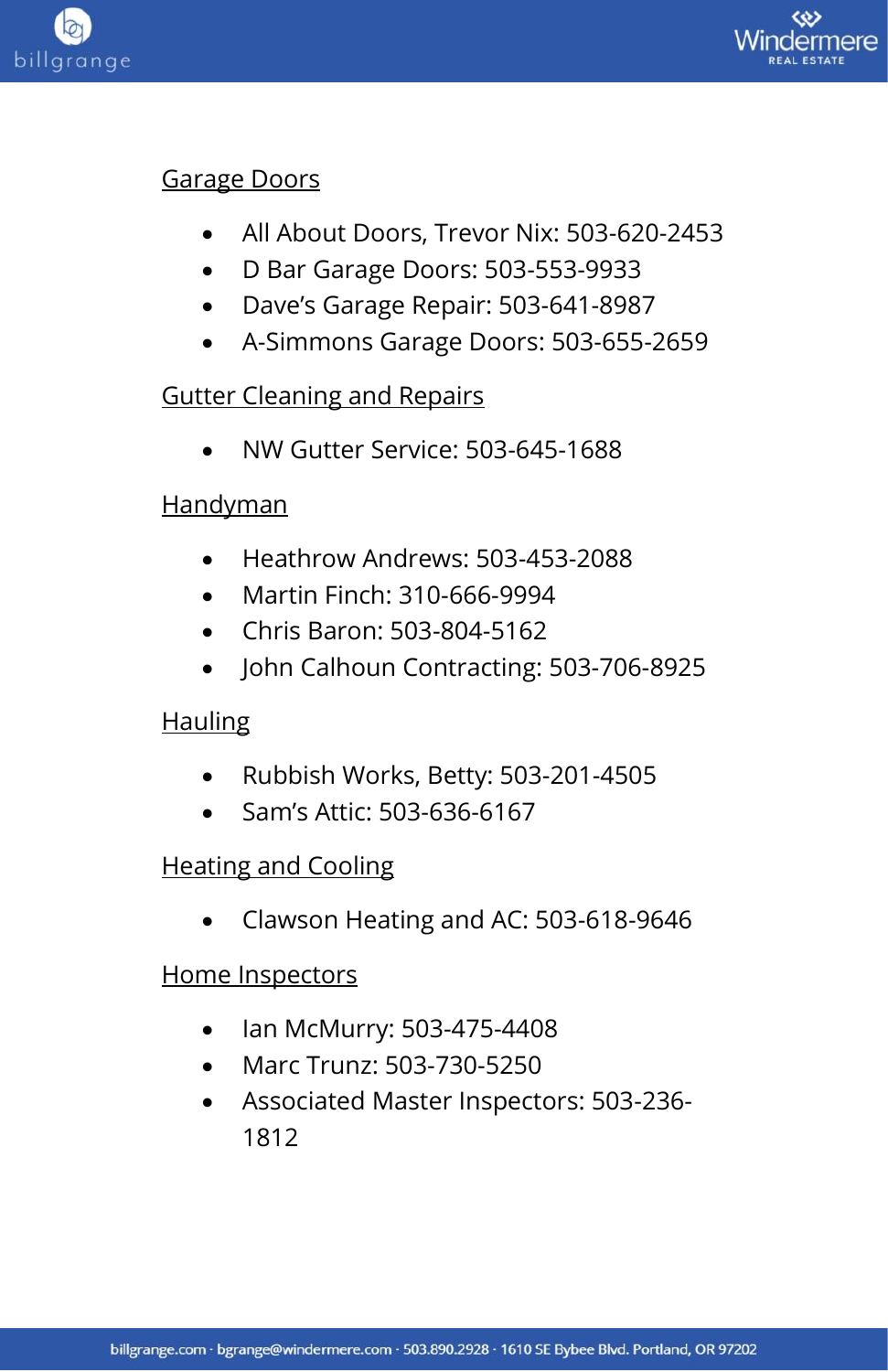



#### Home Insurance

- Chris Smerke: 702-575-7232
- Moreland Insurance: 855-974-4100

#### Interior Design

- Sharon Olsen: 503-317-9814
- Spectacular Design Interiors, Anita Sande: 503-929-4655
- Copeland PDX: 503-862-3395

## **Landscaping**

- Armando Hernandez: 503-960-8411
- Francisco Sotelo: 503-810-5012

#### Masonry and Stucco

• Best Way Masonry, Mark Stanley: 503- 230-7711

#### Mortgage Broker

- Tammy Wittren, Guild Mortgage: 503-970- 0761
- Darren Balogh, Penrith Home Loans: 503- 504-2979
- Nick Hatfield, Consolidated Community Credit Union: 503-232-8070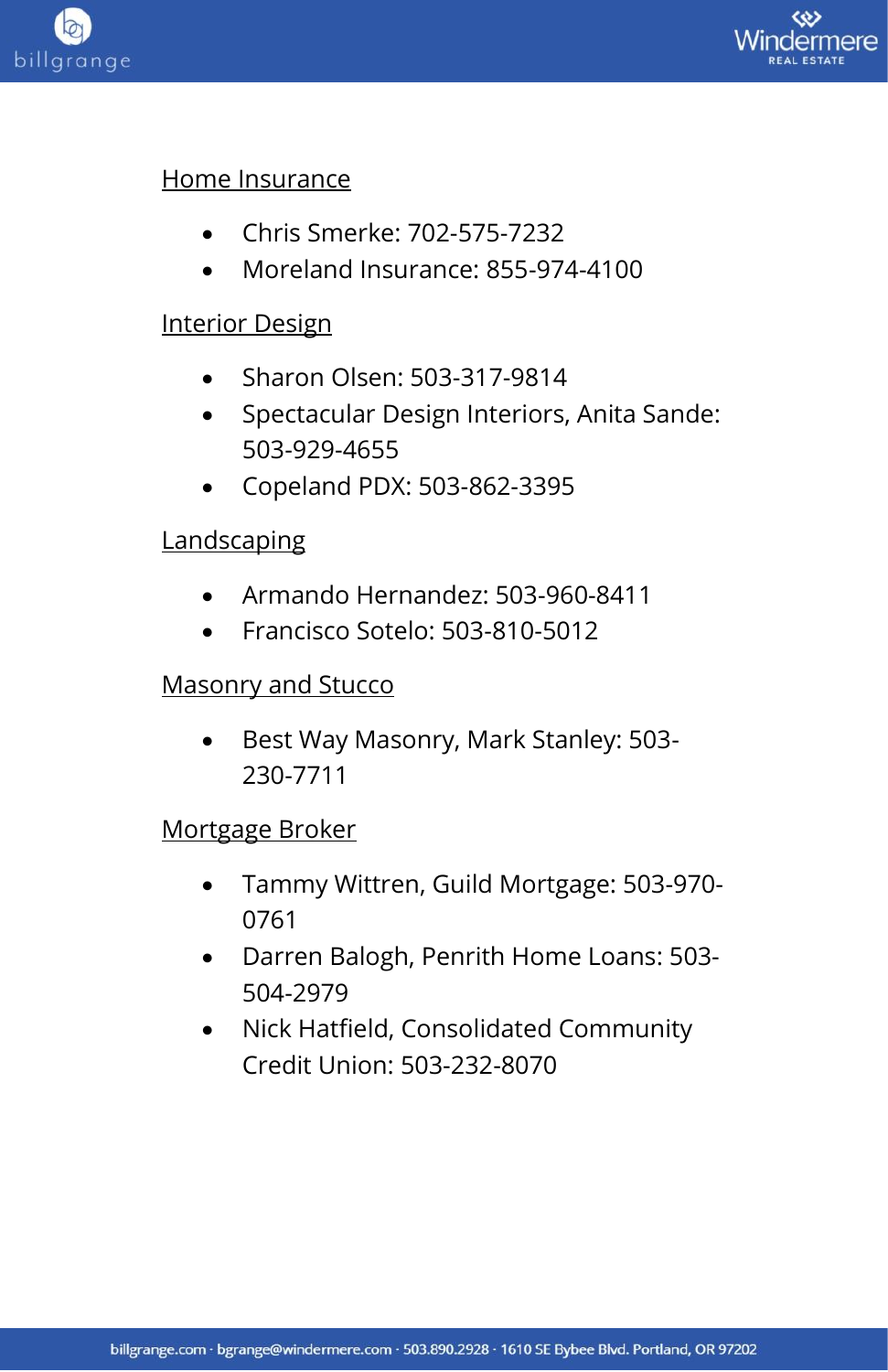



#### Movers

- 2 Brothers Moving: 503-516-4944
- Priestly and Sons: 503-661-7920

#### **Painting**

- Elisabeth Tschalaer: 503-545-8380
- David Brown: 503-758-8640
- Mike Klobas: 503-646-8359

## Pest

- Black's Pest Services: 503-723-7957
- New Leaf Pest Control: 503-389-3396

## Pet Sitting

- Aily Grimaldi: 503-953-5327
- Nancy Thompson: 503-887-2518

## **Photography**

• 360 PDX: 503-550-4401

## Plumbers

- Royal Flush: 503-997-4609
- Mike Patterson: 503-655-4306
- Greg Oldham, Robertson Plumbing: 503- 380-2250
- Sarkinen Plumbing: 503-852-5403
- Happy's Plumbing: 503-788-6947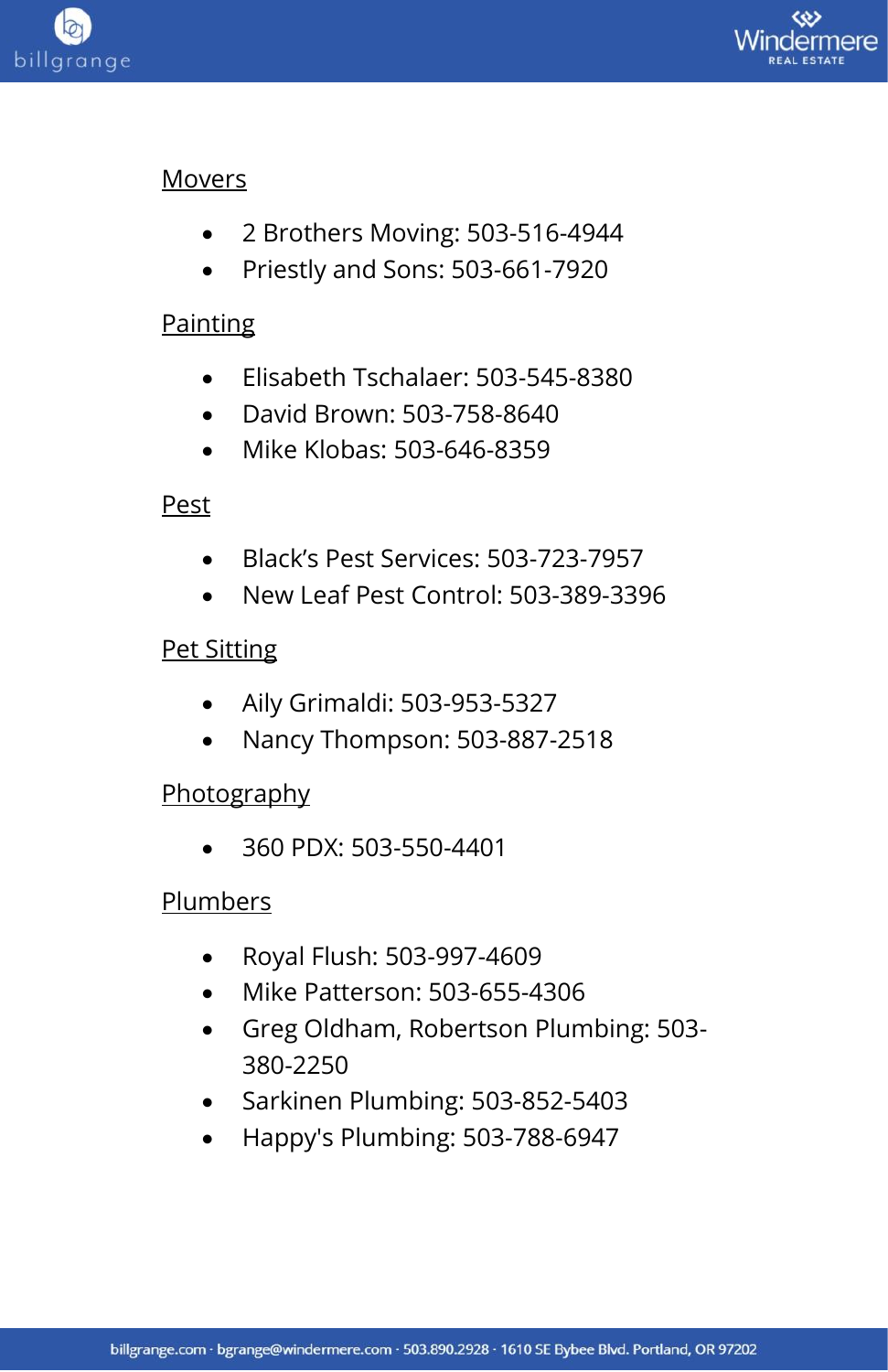



## Pool and Spa

- Neptune Pool: 503-659-1335
- Haven Spa Pool and Hearth: 503-655- 2900

## **Property Management**

- Windermere Voss Property Management: 503-546-7902
- Fred Winter: 503-348-0250

## **Roofing**

- NW Rooftech: 971-285-0620
- Bliss Roofing: 503-653-6100

## Rugs

• Atiyeh Brothers: 503-639-8642

## **Siding**

- Gresham Roofing & Construction: 503- 492-7663
- Clow Roofing and Siding: 503-281-1238
- Marco Miguel, Moon Construction: 503- 750-9032

## **Staging**

- Copeland PDX: 503-862-3395
- Polka Dot Interiors: 503-746-1512